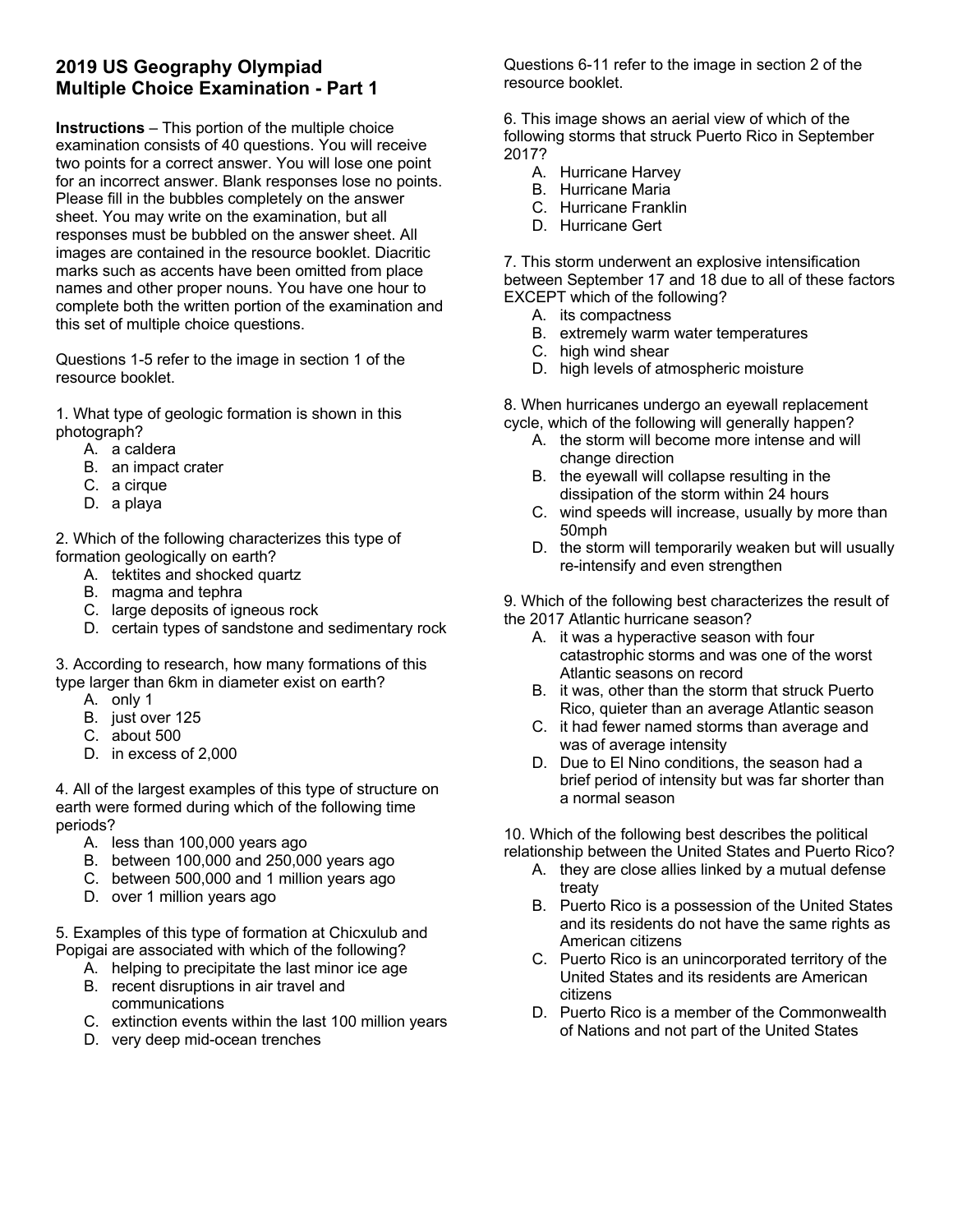Questions 11-15 refer to the images in section 3 of the resource booklet.

These images show Lake Urmia in Iran in 1984 (left) and 2014 (right). The images are the same scale.

- 11. Which of the following best describes Lake Urmia?
	- A. It is currently one of the largest freshwater lakes in the Middle East
	- B. It is an endorheic salt lake
	- C. It is a reservoir created by a major hydroelectric project
	- D. It is an ancient rift lake and formerly among the deepest in the world

12. Based on the images, how has the surface area of the water of Lake Urmia changed since 1984?

- A. increased by approximately 10%
- B. decreased by approximately 30%
- C. decreased by approximately 70%
- D. decreased by approximately 90%

13. Which of the following is the most likely cause of the changes seen in these images?

- A. diversion of water from rivers feeding the lake and increased use of surrounding groundwater
- B. increased petroleum refining and drilling in the area
- C. a major earthquake
- D. overuse of lake water for irrigation

14. Which of these has most likely been the result of the changes seen in the images?

- A. migratory bird habitats have increased
- B. local villagers have begun to build houses and farms closer to the lake
- C. shipping on the lake has almost completely stopped
- D. fishing has increased in the remaining areas of the lake

15. Which of the following policies could the enacted by the Iranian government to restore water levels in Lake Urmia?

- A. eliminating irrigation by farmers in the area
- B. pumping water into the lake directly from the Caspian Sea via a pipeline
- C. stricter regulation of industrial water use
- D. allowing more water from surrounding rivers to reach the lake and providing farmers with sustainable alternatives to extensive irrigation

Questions 16-20 refer to the image in section 4 of the resource booklet.

- 16. What type of landform is marked as 1 on the image?
	- A. moraine
	- B. tunnel valley
	- C. drumlin
	- D. cirque
- 17. What type of landform is marked 2 on the image?
	- A. esker
	- B. drumlin
	- C. outwash fan
	- D. col

18. Which of the following names the type of lakes labeled 3 on the image?

- A. paternoster lake
- B. kettle lake
- C. finger lake
- D. tarn

19. When the type of lake shown in the image is drowned by the sea at one end it is referred to as which of the following?

- A. a morainic dam
- B. a fjord
- C. a suncup
- D. a kettle delta

20. All of the landforms labeled on this image were formed by which of the following?

- A. glacial action
- B. seismic activity
- C. volcanic activity
- D. the change in course of a major river

Questions 21-25 refer to the following passage.

"A city street equipped to handle strangers, and to make a safety asset, in itself, out of the presence of strangers, as the streets of successful city neighborhoods always do, must have three main qualities:

First, there must be a clear demarcation between what is public space and what is private space. Public and private spaces cannot ooze into each other as they do typically in suburban settings or in projects.

Second, there must be eyes upon the street, eyes belonging to those we might call the natural proprietors of the street. The buildings on a street equipped to handle strangers and to insure the safety of both residents and strangers, must be oriented to the street. They cannot turn their backs or blank sides on it and leave it blind.

And third, the sidewalk must have users on it fairly continuously, both to add to the number of effective eyes on the street and to induce the people in buildings along the street to watch the sidewalks in sufficient numbers. Nobody enjoys sitting on a stoop or looking out a window at an empty street. Almost nobody does such a thing. Large numbers of people entertain themselves, off and on, by watching street activity."

- Jane Jacobs, *The Death and Life of Great American Cities* (1961)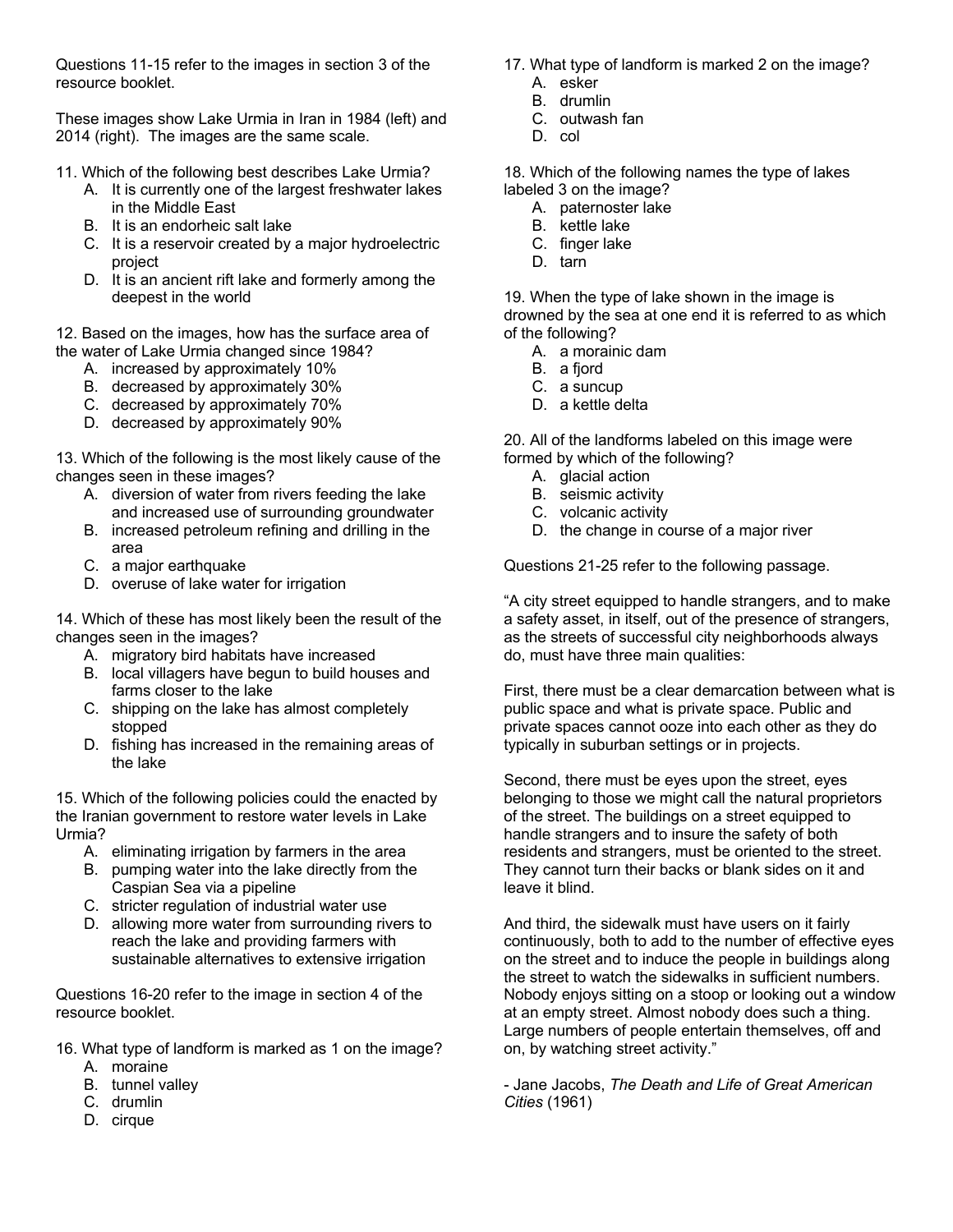21. Based on this passage, which of the following recent trends in urban planning would Jacobs most strongly support?

- A. construction of toll roads to link cities and suburbs
- B. development of mixed use residential and commercial spaces in cities
- C. increased commercial development in city centers
- D. self-contained suburban developments

22. When Jacobs refers to 'eyes on the street' in urban neighborhoods, she is most likely referring to which of these?

- A. increased police presence to ensure neighborhood safety
- B. use of closed-circuit surveillance and traffic cameras
- C. neighborhood associations or watch organizations responsible for community policing
- D. the presence of neighborhood residents on porches, stoops, in yards and at windows in a natural and communal setting

23. The assertion that buildings cannot 'turn their backs' on the street serves which of the following purposes according to Jacobs?

- A. maintains foot traffic at varying times of the day to ensure the vitality of the neighborhood and street
- B. prevents blight from occurring on city streets
- C. gives residents easier access to buildings
- D. makes neighborhoods easier for emergency services to access

24. Which of the following would Jacobs assert is key to the order and vitality of a city?

- A. easily accessible industrial areas
- B. well-developed highways
- C. active sidewalks
- D. high-rise apartments to maintain density in neighborhoods

25. With which of these did Jacobs most seriously and vocally disagree?

- A. rationalist planners like Robert Moses
- B. the 'City Beautiful' movement
- C. Decentrists like Lewis Mumford
- D. orthodox urbanism ideas proposed by Le **Corbusier**

Questions 26-30 refer to the image in section 6 of the resource booklet.

26. This diagram shows the three basic processes involved in which of the following?

- A. longshore drift
- B. pedogenesis
- C. wind erosion
- D. landslides

27. Which of the following numbers on this diagram represents the process of saltation?

- A. 1
- B. 2 C. 3
- D. 4

28. The airborne collision of particles shown by number 5 on the diagram is referred to as

- A. obliteration
- B. deposition
- C. suspension
- D. attrition

29. The movement of larger particles shown by number 1 is known as

- A. slipping
- B. creeping
- C. lithification
- D. surface movement

30. What is the maximum size of the particles typically held aloft by suspension?

- A. about 70 micrometers
- B. about 150 micrometers
- C. about 2 millimeters
- D. about 3 millimeters

Questions 31-35 refer to the image in section 7 of the resource booklet.

31. Which of the following should be the label on the bottom axis of this graph?

- A. distance in miles from the coast
- B. distance in miles from suburb
- C. distance in miles from primate city
- D. distance in miles from central business district
- 32. This graph is an illustration of which of the following? A. the core-frame model
	- B. bid rent theory
	- C. the Hoyt sector model
	- D. the multiple nuclei model
- 33. This model assumes which of the following ideas?
	- A. that industrial use of land generates high incomes
	- B. residential developments are usually located near industry
	- C. recreational land use is not necessary for a functioning city
	- D. retail establishments want to maximize profits and are willing to pay high rents for prime land

34. At what point on this graph will residential land use begin to overtake commercial?

- A. about 1 mile from the center
- B. about 3 miles from the center
- C. about 5 miles from the center
- D. about 7 miles from the center